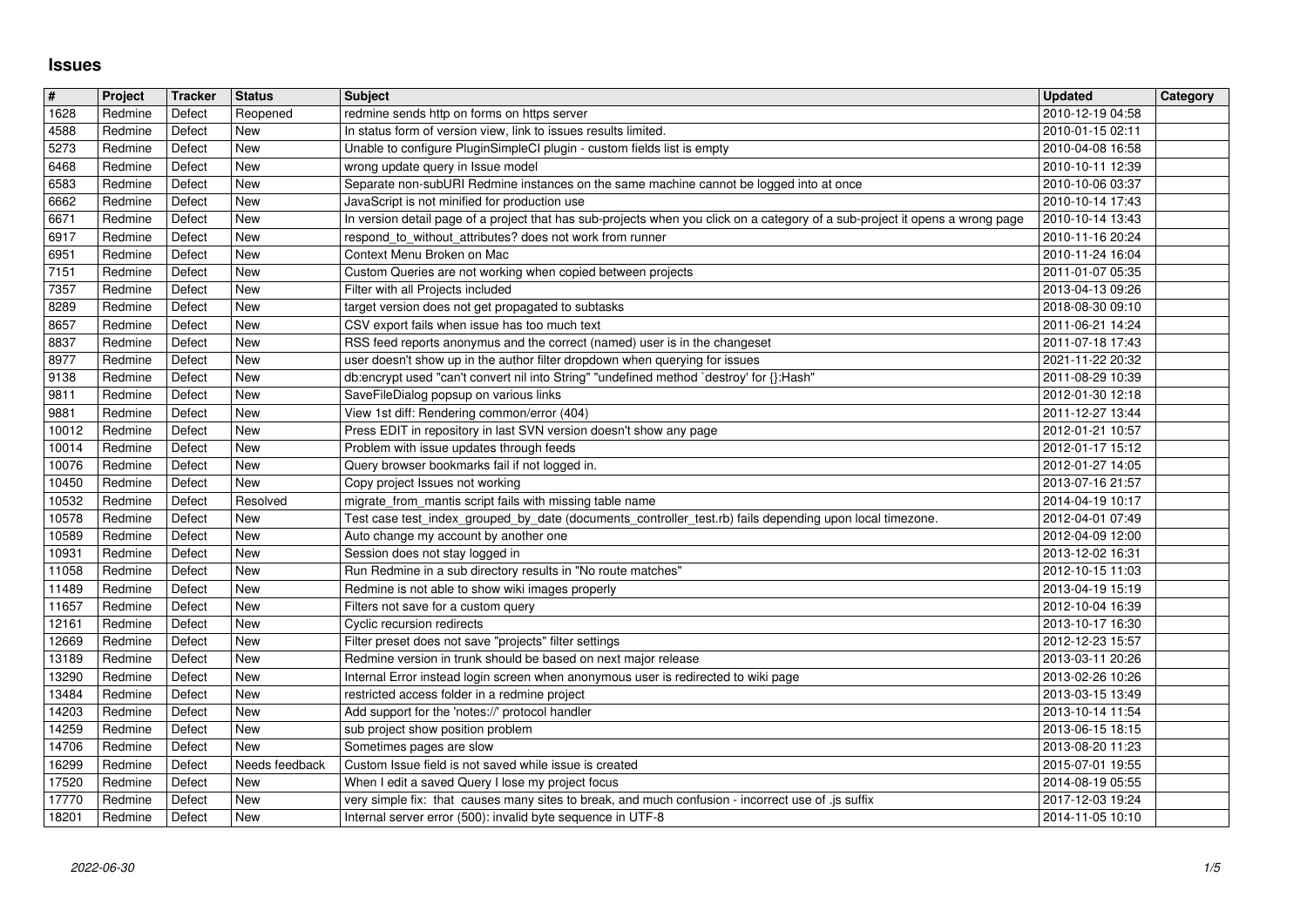| $\overline{\mathbf{H}}$ | Project            | Tracker          | Status                           | <b>Subject</b>                                                                                                                                                                                         | <b>Updated</b>                       | Category |
|-------------------------|--------------------|------------------|----------------------------------|--------------------------------------------------------------------------------------------------------------------------------------------------------------------------------------------------------|--------------------------------------|----------|
| 18914<br>19174          | Redmine<br>Redmine | Defect<br>Defect | New<br>Needs feedback            | Slow rendering pages with many small macros<br>db migrate error from old version to 2.6                                                                                                                | 2015-01-23 00:37<br>2015-03-26 11:41 |          |
| 20042                   | Redmine            | Defect           | Needs feedback                   | A test fail when running it with PostgreSQL                                                                                                                                                            | 2021-01-18 09:00                     |          |
| 20153                   | Redmine            | Defect           | Needs feedback                   | Ajax indicator ajaxComplete/ajaxStop do not fire at (document).ready                                                                                                                                   | 2015-07-22 01:59                     |          |
| 20547<br>21770          | Redmine<br>Redmine | Defect<br>Defect | New<br><b>New</b>                | Exporting CSV with multiple tabs open can export wrong view<br>Preview does not work on non-ascii data input                                                                                           | 2015-08-17 15:47<br>2016-01-21 09:49 |          |
| 24426                   | Redmine            | Defect           | New                              | sqlserver2014:chang issues parentld success but view is wrong                                                                                                                                          | 2016-11-24 07:47                     |          |
| 25141<br>25222          | Redmine<br>Redmine | Defect<br>Defect | New<br>Needs feedback            | Changing the scope and resetting the position of an acts_as_positioned object inserts it at the one-before-last position<br>404 error when visiting project's repository tab without a main repository | 2017-02-21 16:46<br>2017-02-28 21:09 |          |
| 25342                   | Redmine            | Defect           | Needs feedback                   | ActionView::Template::Error (undefined method `accessor' for # <activerecord::type::value:0xa91ee78>):</activerecord::type::value:0xa91ee78>                                                           | 2018-09-07 22:10                     |          |
| 26508                   | Redmine            | Defect           | Needs feedback                   | excel have wrong column name at custom field                                                                                                                                                           | 2017-08-23 09:43                     |          |
| 27067<br>27126          | Redmine<br>Redmine | Defect<br>Defect | Needs feedback<br>Needs feedback | Missed task for redmine: plugins: test<br>Breadcrumbs and Drop-down List corrupted                                                                                                                     | 2017-09-25 05:44<br>2017-12-01 13:30 |          |
| 27693                   | Redmine            | Defect           | New                              | In queries, operator "Any" should be "Not empty"                                                                                                                                                       | 2017-12-27 17:07                     |          |
| 27902<br>27990          | Redmine<br>Redmine | Defect<br>Defect | New<br>New                       | Overview page is very slow for private projects with large number of members<br>Roadmap Issues null on selection of version custom field                                                               | 2020-08-21 09:50<br>2018-02-04 15:40 |          |
| 28069                   | Redmine            | Defect           | New                              | Queries 403 error if query author is not in the roles list                                                                                                                                             | 2018-01-25 10:44                     |          |
| 28078                   | Redmine<br>Redmine | Defect<br>Defect | <b>New</b><br><b>New</b>         | Workflows inconsistencies when removing "add/edit issue" permission to a role which already has a workflow defined<br>Redmine Permissions - option to combine "Non member" role with others            | 2018-01-25 18:14<br>2018-01-31 11:58 |          |
| 28111<br>28127          | Redmine            | Defect           | <b>New</b>                       | It is impossible to filter the trackers by project in the XML/REST-API                                                                                                                                 | 2019-03-27 00:28                     |          |
| 28807                   | Redmine            | Defect           | New                              | Cannot search in a case-insensitive manner                                                                                                                                                             | 2018-05-28 04:39                     |          |
| 28871<br>29511          | Redmine<br>Redmine | Defect<br>Defect | <b>New</b><br>New                | Adding the window AD activity directory to verify redmine permissions is failed<br>cpu 100%                                                                                                            | 2018-05-27 04:18<br>2018-09-06 09:47 |          |
| 29512                   | Redmine            | Defect           | Confirmed                        | Test failures with redmine-3.4.6.zip in development mode                                                                                                                                               | 2022-01-20 02:16                     |          |
| 30055<br>31111          | Redmine<br>Redmine | Defect<br>Defect | New<br>New                       | Keep it from one job to the next<br>About custom fields in List format or Key/value list format                                                                                                        | 2018-12-05 08:45<br>2019-03-28 21:22 |          |
| 31341                   | Redmine            | Defect           | New                              | install redmine on windows                                                                                                                                                                             | 2019-05-10 13:17                     |          |
| 31710                   | Redmine            | Defect           | <b>New</b>                       | Assigned on search issues not ordered by name                                                                                                                                                          | 2019-07-11 20:43                     |          |
| 31755<br>31831          | Redmine<br>Redmine | Defect<br>Defect | <b>New</b><br>New                | Couldn't download Redmine by curl in Debian buster<br>Back url parse in validation                                                                                                                     | 2019-07-22 09:40<br>2019-08-01 10:49 |          |
| 31886                   | Redmine            | Defect           | New                              | There is no limitation for the content of news                                                                                                                                                         | 2019-08-13 07:41                     |          |
| 32420<br>32442          | Redmine<br>Redmine | Defect<br>Defect | Needs feedback<br>New            | Issue redirect after login not working<br>Upgrade vom 2.x to 4.0.5 fails when invoking "rake db:migrate RAILS_ENV=production"                                                                          | 2020-10-27 16:12<br>2019-11-10 16:12 |          |
| 32558                   | Redmine            | Defect           | New                              | Distinct can be removed                                                                                                                                                                                | 2019-12-06 04:07                     |          |
| 32610<br>32612          | Redmine<br>Redmine | Defect<br>Defect | New<br>New                       | A inner join can be removed<br>Distinct can be removed due to unique constraint in database                                                                                                            | 2019-12-11 18:24<br>2019-12-11 18:31 |          |
| 32762                   | Redmine            | Defect           | New                              | Unicode character fails edit Issue                                                                                                                                                                     | 2022-02-14 20:51                     |          |
| 32852                   | Redmine            | Defect           | Needs feedback                   | Upgrading from Redmine v4.0.5 to v4.1.0 gives 2 errors                                                                                                                                                 | 2020-02-05 06:39                     |          |
| 33287<br>34176          | Redmine<br>Redmine | Defect<br>Defect | Needs feedback<br>New            | Issue File Column Attachment Link Error<br>Empty page reponses on Redmine 3.4.5.stable                                                                                                                 | 2020-08-16 22:41<br>2020-10-27 18:10 |          |
| 34593                   | Redmine            | Defect           | Needs feedback                   | privacy problem on users info                                                                                                                                                                          | 2021-01-24 22:45                     |          |
| 35062<br>35102          | Redmine<br>Redmine | Defect<br>Defect | Confirmed<br>New                 | Back URLs with <t+ break<br="" operator="">Issue Tracking Details are showning issue statuses even if they are not used within the project</t+>                                                        | 2022-01-18 20:10<br>2021-04-15 11:02 |          |
|                         |                    |                  |                                  |                                                                                                                                                                                                        |                                      |          |
|                         |                    |                  |                                  |                                                                                                                                                                                                        |                                      |          |
|                         |                    |                  |                                  |                                                                                                                                                                                                        |                                      |          |
|                         |                    |                  |                                  |                                                                                                                                                                                                        |                                      |          |
|                         |                    |                  |                                  |                                                                                                                                                                                                        |                                      |          |
|                         |                    |                  |                                  |                                                                                                                                                                                                        |                                      |          |
|                         |                    |                  |                                  |                                                                                                                                                                                                        |                                      |          |
|                         |                    |                  |                                  |                                                                                                                                                                                                        |                                      |          |
|                         |                    |                  |                                  |                                                                                                                                                                                                        |                                      |          |
|                         |                    |                  |                                  |                                                                                                                                                                                                        |                                      |          |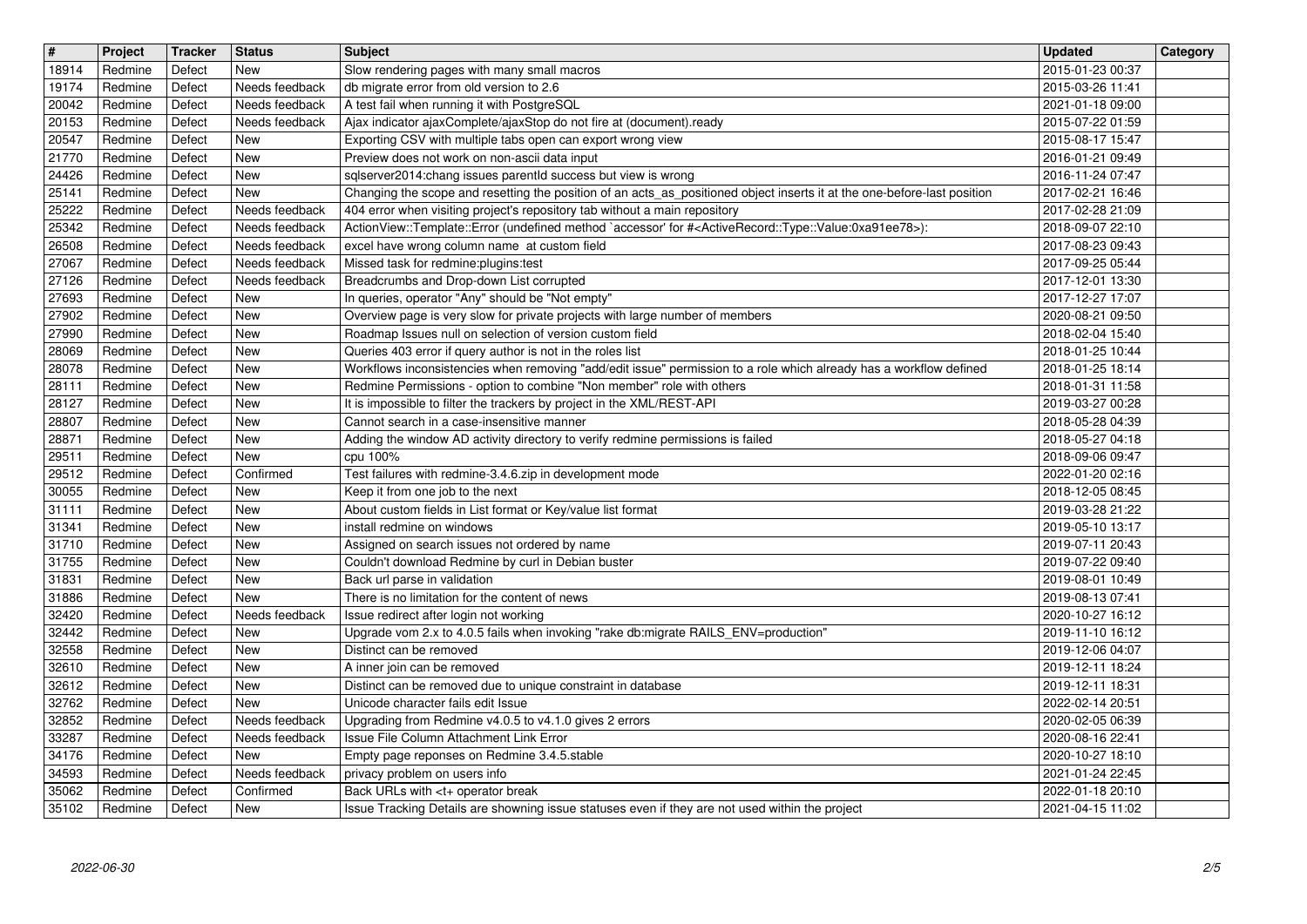| $\overline{\mathbf{H}}$ | Project            | Tracker            | <b>Status</b><br>New     | <b>Subject</b>                                                                                                                                          | <b>Updated</b>                       | Category |
|-------------------------|--------------------|--------------------|--------------------------|---------------------------------------------------------------------------------------------------------------------------------------------------------|--------------------------------------|----------|
| 35382<br>35608          | Redmine<br>Redmine | Defect<br>Defect   | Needs feedback           | Copy Project Tracker and Tasks and relations<br>ActionView::Template::Error                                                                             | 2022-01-27 21:08<br>2022-02-13 10:05 |          |
| 35732<br>35802          | Redmine<br>Redmine | Defect<br>Defect   | New<br>Needs feedback    | Clean up and reorder Redmine Wiki<br>Redmine profile language form lists non-localized languages as English                                             | 2021-12-16 09:47<br>2021-08-24 23:17 |          |
| 35885                   | Redmine            | Defect             | New                      | the change of routing raw files from repositories not included in the upgrade proces/manual                                                             | 2021-09-24 17:32                     |          |
| 36260<br>36273          | Redmine<br>Redmine | Defect<br>Defect   | <b>New</b><br><b>New</b> | Gantt error<br>Modifying the source code of the plugin does not reload it in trunk 21295                                                                | 2021-11-30 11:55<br>2021-12-02 15:21 |          |
| 36794                   | Redmine            | Defect             | <b>New</b>               | Issue copying ignores workflow rules                                                                                                                    | 2022-03-17 16:46                     |          |
| 36814<br>37048          | Redmine<br>Redmine | Defect<br>Defect   | <b>New</b><br>New        | Can't login in after upgrading to rev. 21486<br>generate redmine_plugin is broken for Redmine 5                                                         | 2022-03-24 04:32<br>2022-05-24 10:41 |          |
| 37109                   | Redmine            | Defect             | Needs feedback           | Email fields visibility from journal                                                                                                                    | 2022-05-30 19:13                     |          |
| 37165<br>37241          | Redmine<br>Redmine | Defect<br>Defect   | <b>New</b><br><b>New</b> | Can not get anonymous user using User.find<br>Installation plugins get problem " /zeitwerk/kernel.rb:35:in `require': cannot load such file"            | 2022-05-27 04:15<br>2022-06-14 08:36 |          |
| 37257                   | Redmine            | Defect             | <b>New</b>               | Conflict when update sub-project of                                                                                                                     | 2022-06-16 16:30                     |          |
| 277<br>373              | Redmine<br>Redmine | Feature<br>Feature | <b>New</b><br><b>New</b> | Add mailing lists<br>Graphical slider for setting "% Done" field                                                                                        | 2008-09-24 12:26<br>2013-01-15 11:04 |          |
| 374                     | Redmine            | Feature            | <b>New</b>               | Support for milestones/iterations as part of projects                                                                                                   | 2013-03-07 12:22                     |          |
| 397<br>421              | Redmine<br>Redmine | Feature<br>Feature | <b>New</b><br><b>New</b> | "User Story" Agile concept support<br>Impersonate user feature                                                                                          | 2010-03-24 20:01<br>2017-03-10 13:53 |          |
| 426                     | Redmine            | Feature            | <b>New</b>               | In Reports, simple Show Estimated Time/Hours assigned to Each USER                                                                                      | 2009-05-20 00:23                     |          |
| 436<br>466              | Redmine<br>Redmine | Feature<br>Feature | <b>New</b><br><b>New</b> | XPlanner & Redmine<br>Add Contact database for all Redime site                                                                                          | 2008-12-10 01:51<br>2012-10-30 18:10 |          |
| 470                     | Redmine            | Feature            | New                      | Wiki to Documentation publishing                                                                                                                        | 2010-04-28 14:00                     |          |
| 506<br>513              | Redmine<br>Redmine | Feature<br>Feature | <b>New</b><br><b>New</b> | Add reports to top menu<br>Different behavior for deployments or users with only one project                                                            | 2016-09-12 20:15<br>2010-06-18 23:29 |          |
| 537                     | Redmine            | Feature            | <b>New</b>               | To Do Lists via Ajax                                                                                                                                    | 2013-09-13 02:58                     |          |
| 553<br>561              | Redmine<br>Redmine | Feature<br>Feature | <b>New</b><br><b>New</b> | Capistrano Recipes<br>Invites                                                                                                                           | 2016-09-12 20:18<br>2011-07-13 18:26 |          |
| 683                     | Redmine            | Feature            | <b>New</b>               | Cross project reporting                                                                                                                                 | 2012-10-27 23:04                     |          |
| 877                     | Redmine<br>Redmine | Feature            | <b>New</b><br><b>New</b> | ability to vary the units used to track time<br>Configurable Per-Project Text on New Issue Screen                                                       | 2010-03-22 21:25                     |          |
| 946<br>978              | Redmine            | Feature<br>Feature | <b>New</b>               | Different trackers on different projects?                                                                                                               | 2013-04-10 15:03<br>2013-03-26 16:00 |          |
| 1024                    | Redmine            | Feature            | <b>New</b>               | Remove unneeded .js files to speed page load                                                                                                            | 2012-10-30 21:32                     |          |
| 1137<br>1158            | Redmine<br>Redmine | Feature<br>Feature | <b>New</b><br><b>New</b> | Project version<br>Polls                                                                                                                                | 2012-10-27 23:09<br>2017-02-04 06:40 |          |
| 1166                    | Redmine            | Feature            | New                      | broadcast                                                                                                                                               | 2013-03-18 05:56                     |          |
| 1496<br>1823            | Redmine<br>Redmine | Feature<br>Feature | New<br>New               | Save queries for any project<br>Yes/No Vote for "Can replicate issue?"                                                                                  | 2008-06-18 21:53<br>2012-10-28 19:08 |          |
| 1824                    | Redmine            | Feature            | New                      | Pastebin                                                                                                                                                | 2011-03-04 21:05                     |          |
| 1827<br>1858            | Redmine<br>Redmine | Feature<br>Feature | New<br>New               | [wish] Add another notification option: insert it into the activity page or another one<br>Provide Resources for Webmasters without access to SSH/Shell | 2008-08-28 14:48<br>2008-09-04 23:52 |          |
| 1870<br>1982            | Redmine<br>Redmine | Feature<br>Feature | New<br>New               | Show progress towards the nearest version in the sidebar<br>Extend homepage with forums and admin pages                                                 | 2008-09-08 16:34<br>2013-04-10 18:01 |          |
|                         |                    |                    |                          |                                                                                                                                                         |                                      |          |
|                         |                    |                    |                          |                                                                                                                                                         |                                      |          |
|                         |                    |                    |                          |                                                                                                                                                         |                                      |          |
|                         |                    |                    |                          |                                                                                                                                                         |                                      |          |
|                         |                    |                    |                          |                                                                                                                                                         |                                      |          |
|                         |                    |                    |                          |                                                                                                                                                         |                                      |          |
|                         |                    |                    |                          |                                                                                                                                                         |                                      |          |
|                         |                    |                    |                          |                                                                                                                                                         |                                      |          |
|                         |                    |                    |                          |                                                                                                                                                         |                                      |          |
|                         |                    |                    |                          |                                                                                                                                                         |                                      |          |
|                         |                    |                    |                          |                                                                                                                                                         |                                      |          |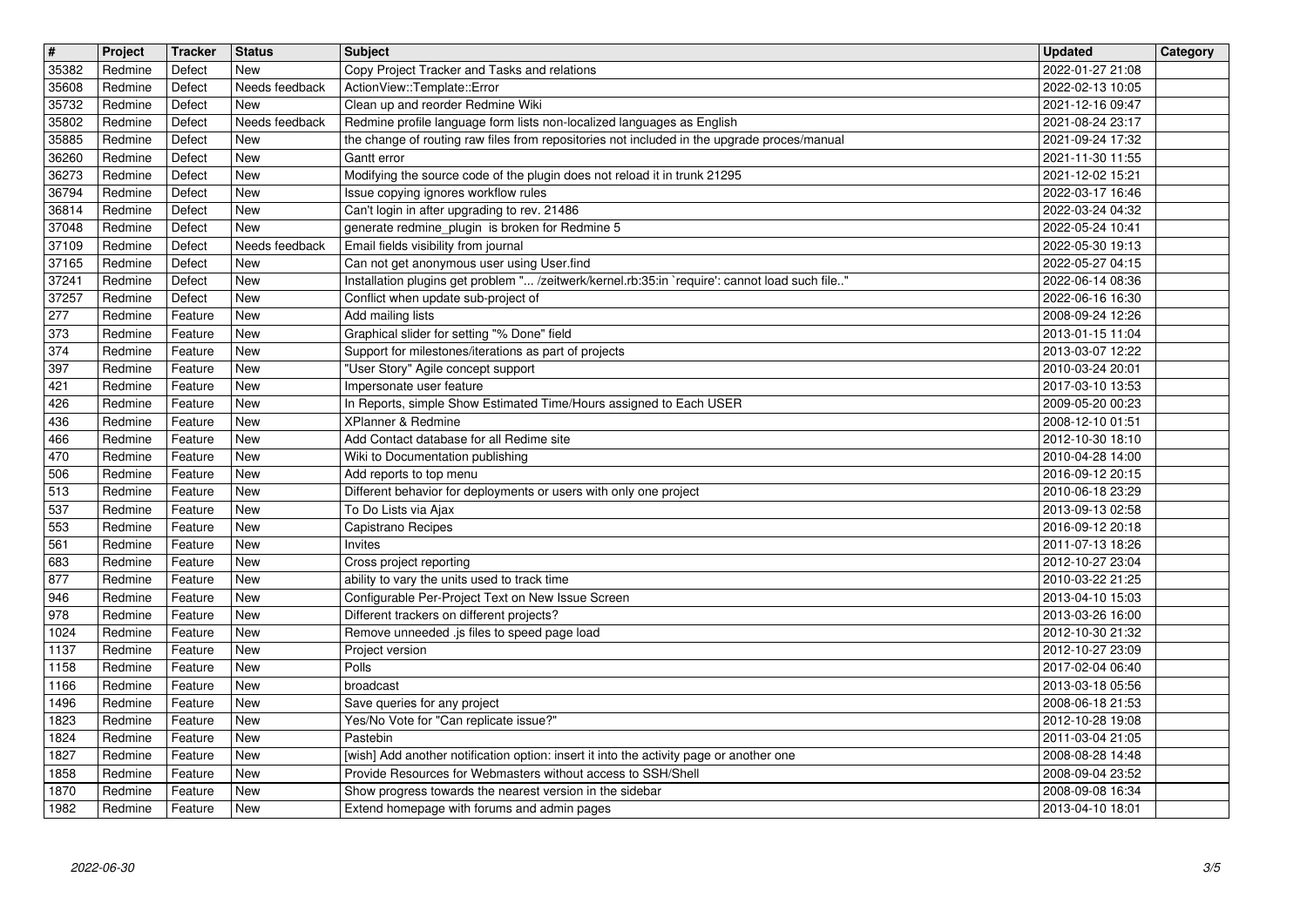| $\overline{\mathbf{r}}$ | Project            | Tracker            | <b>Status</b>            | <b>Subject</b>                                                                                                                         | <b>Updated</b>                       | Category |
|-------------------------|--------------------|--------------------|--------------------------|----------------------------------------------------------------------------------------------------------------------------------------|--------------------------------------|----------|
| 2060<br>2082            | Redmine<br>Redmine | Feature<br>Feature | New<br><b>New</b>        | Make project members visibility configurable to user groups<br>Rename Issue as Ticket (or ) in GUI                                     | 2008-10-21 15:05<br>2008-10-25 05:50 |          |
| 2181                    | Redmine            | Feature            | <b>New</b>               | Display more statistics about a user on the account page                                                                               | 2013-02-18 04:33                     |          |
| 2389                    | Redmine            | Feature            | New<br><b>New</b>        | Standard and custom issue fields should have a description/tooltip                                                                     | 2012-10-23 13:50                     |          |
| 2448<br>$\sqrt{2460}$   | Redmine<br>Redmine | Feature<br>Feature | New                      | Graphviz of ticket dependencies (with example)<br>List files on version page                                                           | 2016-11-30 14:00<br>2011-11-22 23:52 |          |
| 2487                    | Redmine            | Feature            | Reopened                 | Software Reliability Growth Curve                                                                                                      | 2016-09-13 17:11                     |          |
| 2579<br>2596            | Redmine<br>Redmine | Feature<br>Feature | New<br><b>New</b>        | Configure SSL schema for "private" actions.<br>There are X users currently {editing viewing} this ticket                               | 2009-01-25 16:25<br>2009-01-27 00:13 |          |
| 2613                    | Redmine            | Feature            | <b>New</b>               | Define working steps/packages for tickets                                                                                              | 2009-02-05 11:11                     |          |
| 2646<br>2671            | Redmine<br>Redmine | Feature<br>Feature | <b>New</b><br><b>New</b> | Having a dynamic sitemaps file for search robots scanning<br>Reports to show people's working performance and project overview status. | 2010-09-26 13:46<br>2009-02-09 18:31 |          |
| 2675                    | Redmine            | Feature            | New                      | Watch - add a personal comment                                                                                                         | 2009-02-05 09:25                     |          |
| 2678                    | Redmine            | Feature            | <b>New</b>               | Search and stats on workflow transitions                                                                                               | 2013-04-11 12:50                     |          |
| 2686<br>2709            | Redmine<br>Redmine | Feature<br>Feature | <b>New</b><br><b>New</b> | Role adminsitration with many projects / users -> grid overview, one submit<br>Modify default values                                   | 2020-09-08 12:04<br>2013-03-18 07:53 |          |
| 2728                    | Redmine            | Feature            | <b>New</b>               | Offline Support                                                                                                                        | 2013-04-19 22:56                     |          |
| 2880                    | Redmine<br>Redmine | Feature            | <b>New</b>               | Possibility to know if an issue has been read by assignee                                                                              | 2013-03-18 13:59                     |          |
| 2885<br>2897            | Redmine            | Feature<br>Feature | <b>New</b><br>New        | A segregated numbering per project<br>Tagging in Redmine                                                                               | 2013-03-18 17:08<br>2018-08-26 22:55 |          |
| 2951                    | Redmine            | Feature            | <b>New</b>               | I would like to see Summery filtered on Versions                                                                                       | 2009-03-13 12:18                     |          |
| 3001<br>3031            | Redmine<br>Redmine | Feature<br>Feature | <b>New</b><br><b>New</b> | "Assign to" history in filter or etc.<br>context menu won't allow Assigned_To change cross projects                                    | 2017-09-21 12:38<br>2009-03-23 18:10 |          |
| 3048                    | Redmine            | Feature            | <b>New</b>               | Central Wiki, FAQ, Documents, etc. for different Projects                                                                              | 2010-07-21 19:21                     |          |
| 3077                    | Redmine            | Feature            | New                      | Customer Feedback System                                                                                                               | 2013-03-18 20:51                     |          |
| 3090<br>3103            | Redmine<br>Redmine | Feature<br>Feature | <b>New</b><br><b>New</b> | field "Assigned to" with roles<br>function suggestion about open area of information                                                   | 2013-03-18 16:50<br>2009-04-02 07:45 |          |
| 3125                    | Redmine            | Feature            | <b>New</b>               | Merging 2 different Redmine Installations                                                                                              | 2018-02-27 04:46                     |          |
| 3146                    | Redmine            | Feature            | New                      | Optional Filters in custom queries                                                                                                     | 2009-04-09 13:14                     |          |
| 3197<br>3269            | Redmine<br>Redmine | Feature<br>Feature | New<br><b>New</b>        | DateStatusChanged<br>Writing a single batch file for all rake tasks                                                                    | 2013-03-18 15:20<br>2009-05-14 00:15 |          |
| 3428                    | Redmine            | Feature            | <b>New</b>               | Need AJAX Based Issue Addition                                                                                                         | 2011-11-04 19:59                     |          |
| 3443<br>3487            | Redmine<br>Redmine | Feature<br>Feature | <b>New</b><br><b>New</b> | Show users<br>Downloadable files on another host                                                                                       | 2013-04-09 14:08<br>2013-03-18 15:31 |          |
| 3505                    | Redmine            | Feature            | New                      | Risk Management                                                                                                                        | 2011-02-10 00:11                     |          |
| 3506                    | Redmine            | Feature            | <b>New</b>               | Need ability to restrict which role can update/select the target version when updating or submitting an issue                          | 2013-03-18 16:47                     |          |
| 3508<br>3513            | Redmine<br>Redmine | Feature<br>Feature | <b>New</b><br>New        | Migrating individual project from redmine to another instance of redmine<br><b>Baseline Project</b>                                    | 2009-06-18 08:27<br>2020-11-26 16:29 |          |
| 3529                    | Redmine            | Feature            | New                      | Deleting a tracker does not allow you to reassign issues to a different tracker                                                        | 2013-03-27 05:03                     |          |
| 3603                    | Redmine            | Feature            | <b>New</b>               | Add a way to change issue start-/due dates directly from the issue list                                                                | 2011-11-24 20:29                     |          |
| 3620<br>3702            | Redmine<br>Redmine | Feature<br>Feature | New<br>New               | Roles displayed for users in admin area<br>History tickets                                                                             | 2013-03-18 16:44<br>2013-03-18 16:58 |          |
| 3788                    | Redmine            | Feature            | New                      | Fields with dropdowns should not show if there are no values                                                                           | 2009-08-27 19:48                     |          |
|                         |                    |                    |                          |                                                                                                                                        |                                      |          |
|                         |                    |                    |                          |                                                                                                                                        |                                      |          |
|                         |                    |                    |                          |                                                                                                                                        |                                      |          |
|                         |                    |                    |                          |                                                                                                                                        |                                      |          |
|                         |                    |                    |                          |                                                                                                                                        |                                      |          |
|                         |                    |                    |                          |                                                                                                                                        |                                      |          |
|                         |                    |                    |                          |                                                                                                                                        |                                      |          |
|                         |                    |                    |                          |                                                                                                                                        |                                      |          |
|                         |                    |                    |                          |                                                                                                                                        |                                      |          |
|                         |                    |                    |                          |                                                                                                                                        |                                      |          |
|                         |                    |                    |                          |                                                                                                                                        |                                      |          |